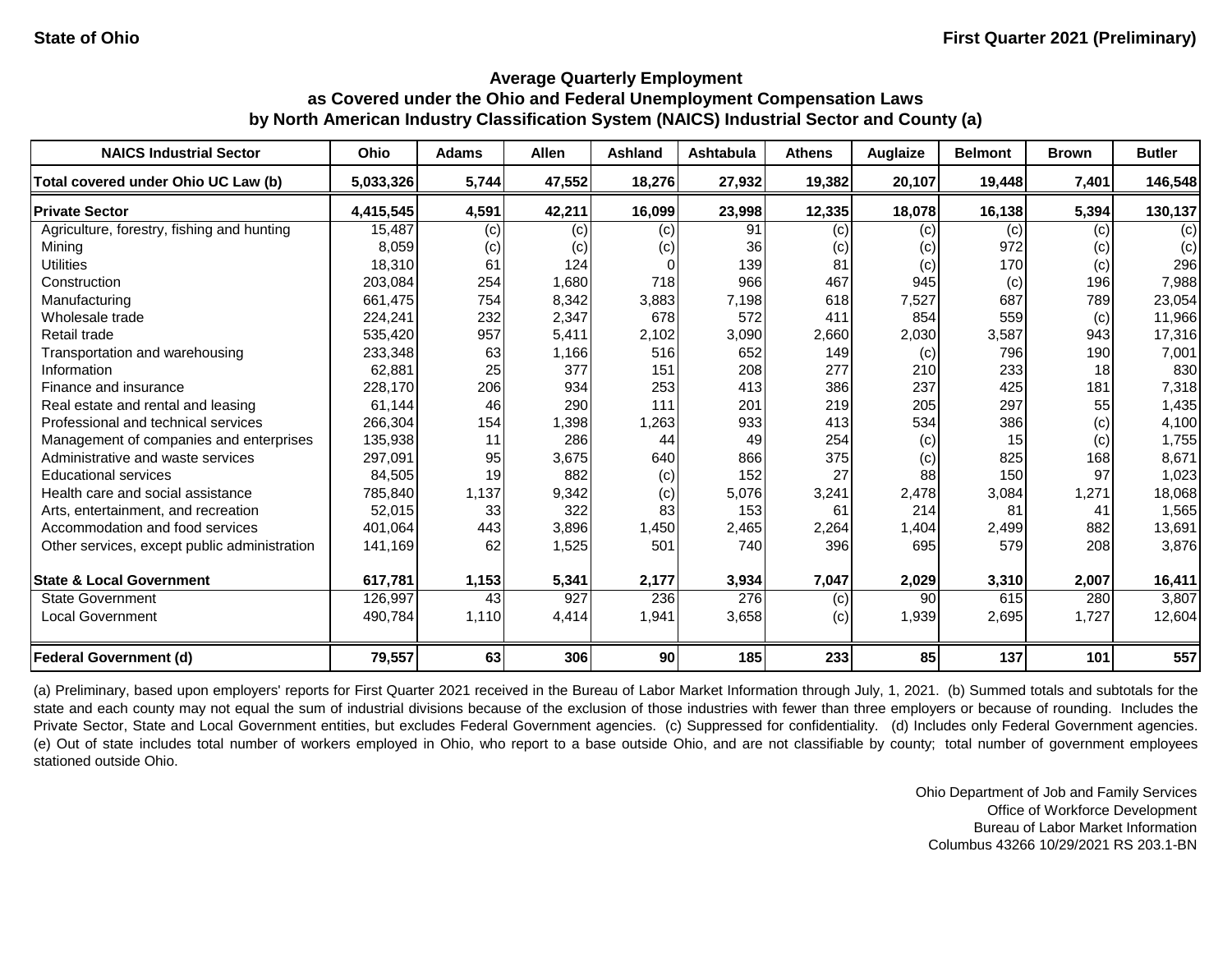| <b>NAICS Industrial Sector</b>               | Carroll         | Champaign | <b>Clark</b> | <b>Clermont</b> | <b>Clinton</b> | <b>Columbiana</b> | <b>Coshocton</b> | <b>Crawford</b> | Cuyahoga | <b>Darke</b> |
|----------------------------------------------|-----------------|-----------|--------------|-----------------|----------------|-------------------|------------------|-----------------|----------|--------------|
| Total covered under Ohio UC Law (b)          | 5,563           | 9,785     | 43,915       | 56,461          | 17,114         | 27,202            | 9,009            | 12,171          | 660,877  | 17,383       |
| <b>Private Sector</b>                        | 4,619           | 7,955     | 37,884       | 49,632          | 15,050         | 23,165            | 7,672            | 10,497          | 588,758  | 15,407       |
| Agriculture, forestry, fishing and hunting   | (c)             | (c)       | 354          | (c)             | 120            | 173               | 64               | (c)             | 313      | (c)          |
| Mining                                       | (c)             | (c)       | 70           | (c)             |                | 123               | 56               | (c)             | 325      | (c)          |
| <b>Utilities</b>                             | (c)             | (c)       | (c)          | 355             | (c)            | (c)               | 76               | (c)             | 1,297    | 50           |
| Construction                                 | 332             | 185       | 951          | 3,323           | 361            | 1,632             | 346              | 354             | 19,541   | 679          |
| Manufacturing                                | 992             | 3,663     | 6,209        | 6,243           | 3,211          | 5,824             | 2,499            | 2,284           | 62,010   | 4,520        |
| Wholesale trade                              | (c)             | (c)       | (c)          | 1,859           | (c)            | (c)               | 157              | 329             | 31,911   | 807          |
| Retail trade                                 | 804             | 953       | 4,715        | 9,429           | 1,496          | 3,298             | 1,172            | 1,279           | 56,004   | 1,911        |
| Transportation and warehousing               | 397             | 259       | 2,437        | 2,848           | 4,057          | 1,031             | 201              | (c)             | 28,853   | 1,075        |
| Information                                  | 28              | 40        | 101          | (c)             | (c)            | 99                | 39               | 35              | 9,994    | 35           |
| Finance and insurance                        | 75              | 163       | 2,387        | 2,357           | 260            | 472               | 175              | 549             | 42,200   | 546          |
| Real estate and rental and leasing           | 68              | 88        | 424          | 858             | 130            | 183               | 35               | 56              | 11.161   | 101          |
| Professional and technical services          | (c)             | 230       | 775          | 2,543           | 243            | 521               | (c)              | (c)             | 46,108   | 366          |
| Management of companies and enterprises      | (c)             | (c)       | 1,524        | 570             | 181            | 190               | (c)              | (c)             | 20,995   | 15           |
| Administrative and waste services            | 131             | (c)       | 3,173        | 2,814           | 296            | 973               | 231              | 569             | 44,577   | 645          |
| <b>Educational services</b>                  | (c)             | 17        | 595          | 466             | (c)            | 161               | 88               | (c)             | 17,483   | 64           |
| Health care and social assistance            | (c)             | 891       | 6,902        | 5,931           | (c)            | 4,326             | 1,521            | (c)             | 125,319  | 2,251        |
| Arts, entertainment, and recreation          | 53              | 74        | 285          | 667             | 82             | 142               | 103              | 19              | 8,315    | 128          |
| Accommodation and food services              | 441             | 593       | 3,978        | 6,289           | 1,057          | 2,174             | 567              | 1,073           | 43,377   | 946          |
| Other services, except public administration | 149             | 340       | 1,362        | (c)             | (c)            | 966               | 207              | 347             | 18,976   | 581          |
| <b>State &amp; Local Government</b>          | 944             | 1,830     | 6,031        | 6,829           | 2,064          | 4,037             | 1,337            | 1,674           | 72,119   | 1,976        |
| <b>State Government</b>                      | $\overline{37}$ | 47        | 185          | 778             | 132            | 264               | 48               | 120             | 4,455    | 44           |
| <b>Local Government</b>                      | 907             | 1,783     | 5,846        | 6,051           | 1,932          | 3,773             | 1,289            | 1,554           | 67,664   | 1,932        |
| <b>Federal Government (d)</b>                | 45              | 69        | 484          | 369             | 123            | 584               | 82               | 75              | 15,848   | 99           |

(a) Preliminary, based upon employers' reports for First Quarter 2021 received in the Bureau of Labor Market Information through July, 1, 2021. (b) Summed totals and subtotals for the state and each county may not equal the sum of industrial divisions because of the exclusion of those industries with fewer than three employers or because of rounding. Includes the Private Sector, State and Local Government entities, but excludes Federal Government agencies. (c) Suppressed for confidentiality. (d) Includes only Federal Government agencies. (e) Out of state includes total number of workers employed in Ohio, who report to a base outside Ohio, and are not classifiable by county; total number of government employees stationed outside Ohio.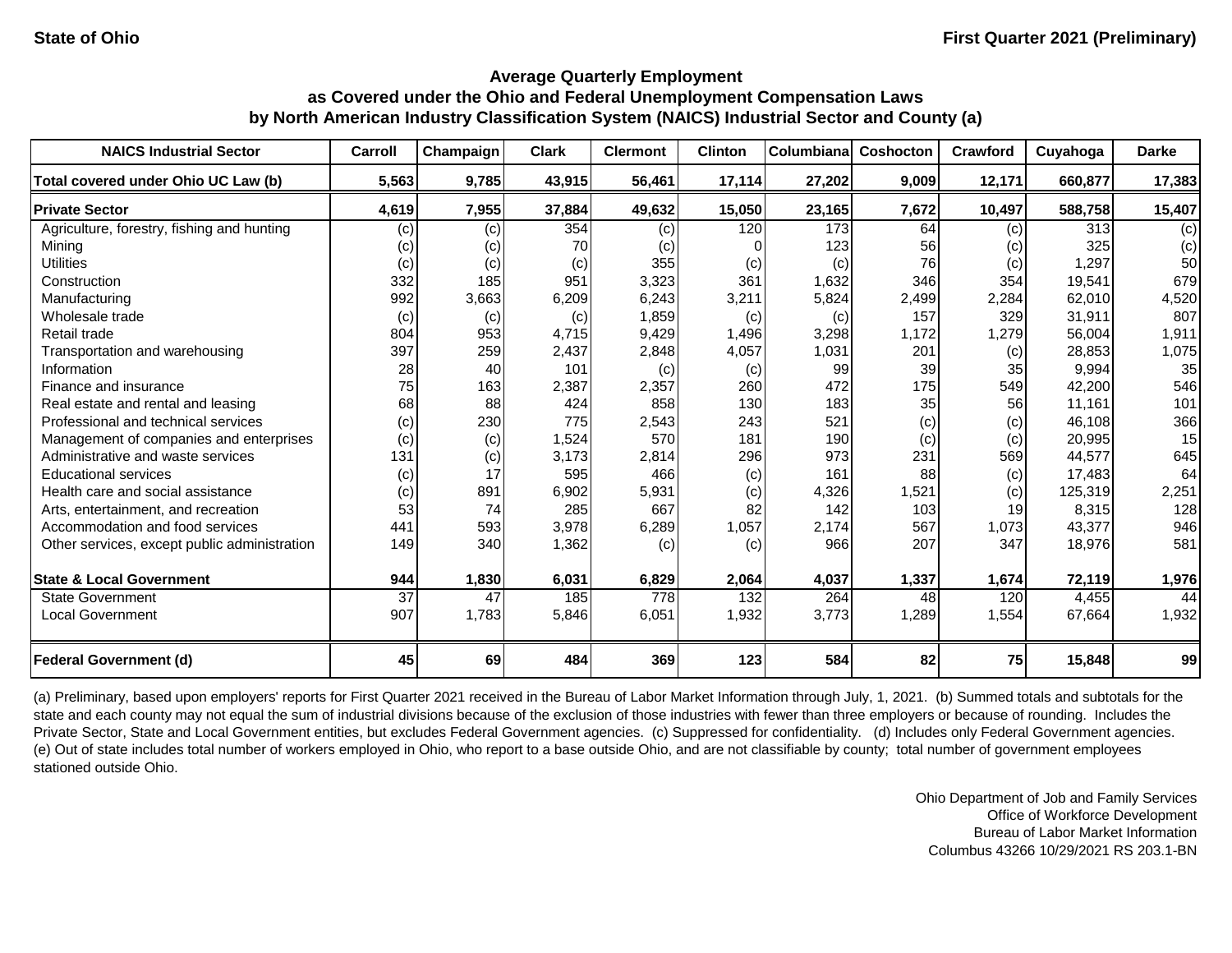| <b>NAICS Industrial Sector</b>               | <b>Defiance</b> | <b>Delaware</b> | Erie   | <b>Fairfield</b> | <b>Fayette</b> | <b>Franklin</b> | <b>Fulton</b> | Gallia | Geauga | Greene |
|----------------------------------------------|-----------------|-----------------|--------|------------------|----------------|-----------------|---------------|--------|--------|--------|
| Total covered under Ohio UC Law (b)          | 14,311          | 84,939          | 31,765 | 41,870           | 10,498         | 714,028         | 17,075        | 10,483 | 33,098 | 58,638 |
| <b>Private Sector</b>                        | 12,401          | 76,882          | 27,116 | 35,650           | 8,942          | 605,071         | 14,659        | 8,563  | 29,905 | 50,623 |
| Agriculture, forestry, fishing and hunting   | 200             | (c)             | (c)    | 58               | 130            | 339             | (c)           | (c)    | (c)    | (c)    |
| Mining                                       |                 | (c)             | (c)    |                  |                | 141             | (c)           | (c)    | (c)    | (c)    |
| <b>Utilities</b>                             | (c)             | 187             | (c)    | 273              | (c)            | 3,493           | (c)           | 513    | (c)    | (c)    |
| Construction                                 | 266             | 3,263           | 916    | 2,501            | 266            | 27,378          | 672           | 454    | 2,031  | 1,579  |
| Manufacturing                                | 2,738           | 6,202           | 5,698  | 4,476            | 1,902          | 36,439          | 6,182         | 505    | 7,047  | 2,878  |
| Wholesale trade                              | (c)             | 2,574           | 987    | 867              | (c)            | 27,671          | 934           | 111    | 2,286  | 1,066  |
| Retail trade                                 | 2,231           | 11,716          | 4,538  | 6,497            | 1,821          | 64,430          | 1,522         | 1,350  | 4,696  | 9,987  |
| Transportation and warehousing               | 722             | 2,432           | (c)    | 844              | 1,316          | 48,076          | (c)           | 294    | (c)    | (c)    |
| Information                                  | 138             | 455             | 370    | 144              | 31             | 12,775          | 46            | 35     | 91     | 482    |
| Finance and insurance                        | 616             | 5,995           | 622    | 718              | 160            | 49,843          | 281           | 314    | 576    | 1,152  |
| Real estate and rental and leasing           | 79              | 861             | 202    | 497              | 50             | 12,353          | 99            | 39     | 214    | 524    |
| Professional and technical services          | 188             | 5,920           | 613    | 1,275            | (c)            | 47,869          | 275           | 135    | 1,146  | 10,926 |
| Management of companies and enterprises      | 55              | 9,789           | 279    | 167              | (c)            | 24,406          | 63            | (c)    | 227    | 802    |
| Administrative and waste services            | 545             | 2,679           | 844    | 2,584            | 360            | 51,700          | 484           | (c)    | 1,765  | 1,546  |
| <b>Educational services</b>                  | 181             | 1,331           | 241    | 274              | (c)            | 10,569          | (c)           | (c)    | 711    | 1,763  |
| Health care and social assistance            | 2,037           | 8,976           | 4,454  | 6,942            | (c)            | 109,888         | (c)           | (c)    | 4,404  | 7,167  |
| Arts, entertainment, and recreation          | 115             | 2,072           | 1,322  | 313              | 77             | 7,077           | 188           | 23     | 434    | 461    |
| Accommodation and food services              | 1,378           | 9,665           | 4,197  | 5,684            | 1,035          | 50,809          | 858           | 797    | 2,105  | 7,273  |
| Other services, except public administration | 526             | 2,462           | 720    | 1,528            | 208            | 19,814          | 376           | 229    | 1,208  | 1,572  |
| <b>State &amp; Local Government</b>          | 1,910           | 8,057           | 4,649  | 6,220            | 1,556          | 108,957         | 2,416         | 1,920  | 3,193  | 8,015  |
| <b>State Government</b>                      | 77              | 355             | 915    | 624              | 41             | 56,147          | 108           | 259    | 204    | 2,354  |
| <b>Local Government</b>                      | 1,833           | 7,702           | 3,734  | 5,596            | 1,515          | 52,810          | 2,308         | 1,661  | 2,989  | 5,661  |
| <b>Federal Government (d)</b>                | 85              | 246             | 230    | 235              | 50             | 13,025          | 89            | 63     | 94     | 15,391 |

(a) Preliminary, based upon employers' reports for First Quarter 2021 received in the Bureau of Labor Market Information through July, 1, 2021. (b) Summed totals and subtotals for the state and each county may not equal the sum of industrial divisions because of the exclusion of those industries with fewer than three employers or because of rounding. Includes the Private Sector, State and Local Government entities, but excludes Federal Government agencies. (c) Suppressed for confidentiality. (d) Includes only Federal Government agencies. (e) Out of state includes total number of workers employed in Ohio, who report to a base outside Ohio, and are not classifiable by county; total number of government employees stationed outside Ohio.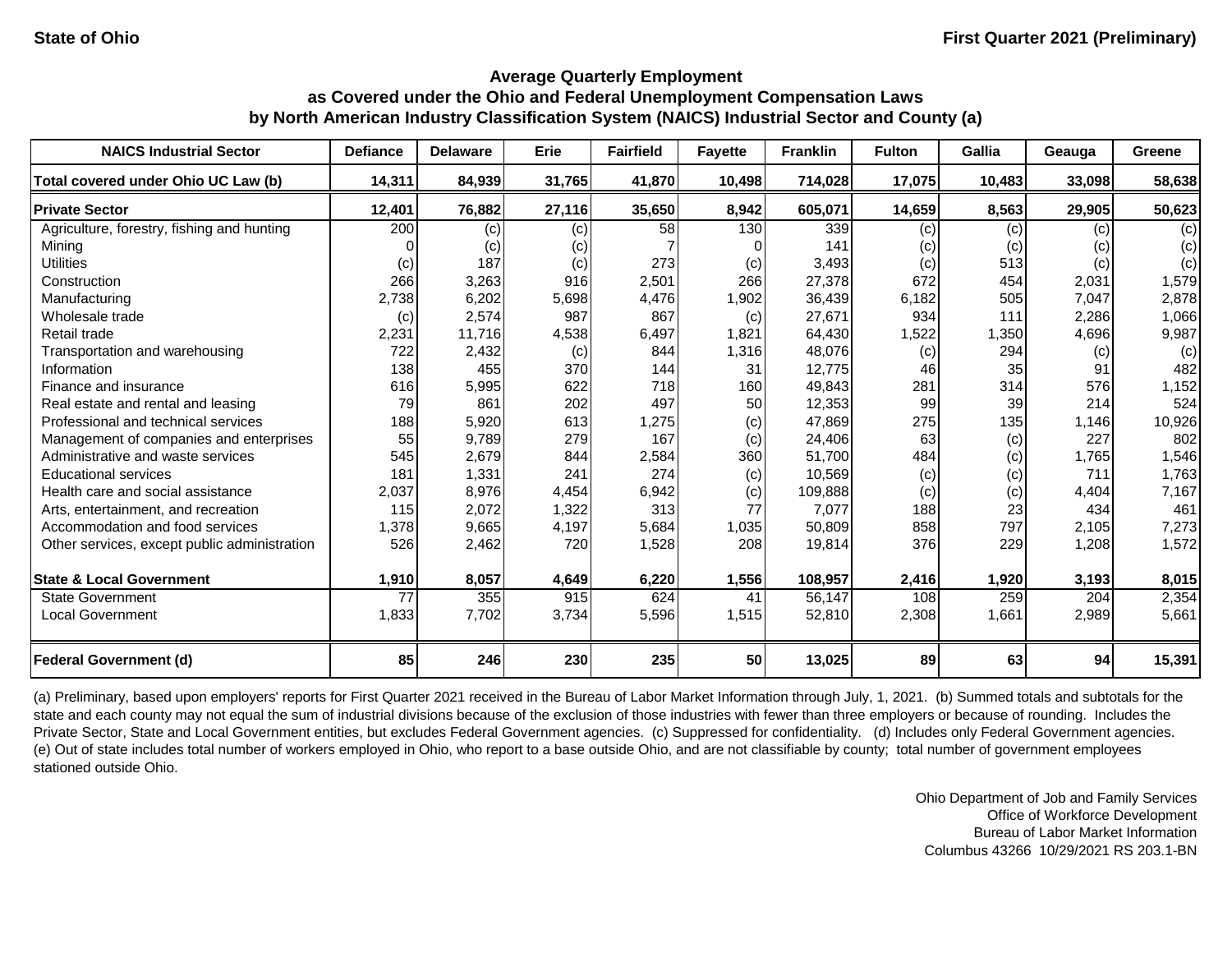| <b>NAICS Industrial Sector</b>               | <b>Guernsey</b> | <b>Hamilton</b> | <b>Hancock</b> | <b>Hardin</b> | <b>Harrison</b> | Henry     | Highland | <b>Hocking</b> | <b>Holmes</b> | Huron  |
|----------------------------------------------|-----------------|-----------------|----------------|---------------|-----------------|-----------|----------|----------------|---------------|--------|
| Total covered under Ohio UC Law (b)          | 13,612          | 475,775         | 43,710         | 7,828         | 3,175           | 9,860     | 10,501   | 6,437          | 19,563        | 19,478 |
| <b>Private Sector</b>                        | 11,594          | 432,988         | 40,672         | 6,524         | 2,458           | 8,099     | 8,368    | 4,881          | 18,018        | 17,201 |
| Agriculture, forestry, fishing and hunting   | 35              | 405             | (c)            | (c)           | (c)             | (c)       | 35       | (c)            | 187           | 226    |
| Mining                                       | 428             | 136             | (c)            | (c)           | (c)             | (c)       | 26       | (c)            | 57            | 0      |
| <b>Utilities</b>                             | 63              | 1,374           | 107            | 50            | (c)             | 21        | 56       | (c)            | 133           | (c)    |
| Construction                                 | 401             | 21,585          | 1,010          | 121           | 110             | 496       | 334      | 291            | 2,157         | 1,125  |
| Manufacturing                                | 2,584           | 46,418          | 11,488         | 1,664         | 365             | 2,991     | 1,958    | 1,000          | 7,272         | 5,715  |
| Wholesale trade                              | 361             | 21,104          | 1,729          | 161           | (c)             | 228       | 273      | 53             | 929           | (c)    |
| Retail trade                                 | 1,467           | 38,946          | 3,912          | 750           | 269             | 1,013     | 1,837    | 889            | 2,592         | 2,065  |
| Transportation and warehousing               | 766             | 11,501          | 4,080          | 150           | 248             | 450       | 123      | (c)            | 818           | 1,072  |
| Information                                  | 48              | 7.792           | 223            | 31            | 44              | 69        | 56       | 22             | 81            | 136    |
| Finance and insurance                        | 223             | 30,390          | 629            | 212           | 52              | 223       | 384      | $113$          | 387           | 387    |
| Real estate and rental and leasing           | 80              | 7,543           | 342            | 25            | 94              | 63        | 66       | 145            | 137           | 160    |
| Professional and technical services          | 442             | 37,422          | 1,507          | 132           | 72              | 133       | (c)      | (c)            | 345           | (c)    |
| Management of companies and enterprises      | (c)             | 24,392          | 2,044          | 0             | (c)             | $\Omega$  | (c)      | (c)            | (c)           | (c)    |
| Administrative and waste services            | (c)             | 30,802          | 2,377          | 73            | (c)             | 255       | 369      | 135            | (c)           | 432    |
| <b>Educational services</b>                  | 57              | 10,079          | 789            | (c)           | 0               | 34        | 82       | 33             | (c)           | 225    |
| Health care and social assistance            | 2.460           | 87,091          | 5,513          | (c)           | 390             | 1,189     | 1,302    | 671            | (c)           | 2,327  |
| Arts, entertainment, and recreation          | 39              | 6,900           | 165            | 61            | 8               | 31        | 74       | 32             | 63            | 71     |
| Accommodation and food services              | 1,533           | 35,813          | 3,593          | 720           | 212             | 477       | 958      | 1,111          | 1,259         | 1,595  |
| Other services, except public administration | 287             | 13,295          | 1,116          | 194           | 149             | 288       | 281      | 176            | 347           | 613    |
| <b>State &amp; Local Government</b>          | 2,018           | 42,787          | 3,038          | 1,304         | 717             | 1,761     | 2,133    | 1,556          | 1,545         | 2,277  |
| <b>State Government</b>                      | 475             | 9,032           | 160            | 38            | 45              | 39        | 83       | 167            | 42            | 74     |
| Local Government                             | 1,543           | 33,755          | 2,878          | 1,266         | 672             | 1,722     | 2,050    | 1,389          | 1,503         | 2,203  |
| <b>Federal Government (d)</b>                | 104             | 8,419           | 140            | 63            | 42              | <b>60</b> | 98       | 46             | 57            | 128    |

(a) Preliminary, based upon employers' reports for First Quarter 2021 received in the Bureau of Labor Market Information through July, 1, 2021. (b) Summed totals and subtotals for the state and each county may not equal the sum of industrial divisions because of the exclusion of those industries with fewer than three employers or because of rounding. Includes the Private Sector, State and Local Government entities, but excludes Federal Government agencies. (c) Suppressed for confidentiality. (d) Includes only Federal Government agencies. (e) Out of state includes total number of workers employed in Ohio, who report to a base outside Ohio, and are not classifiable by county; total number of government employees stationed outside Ohio.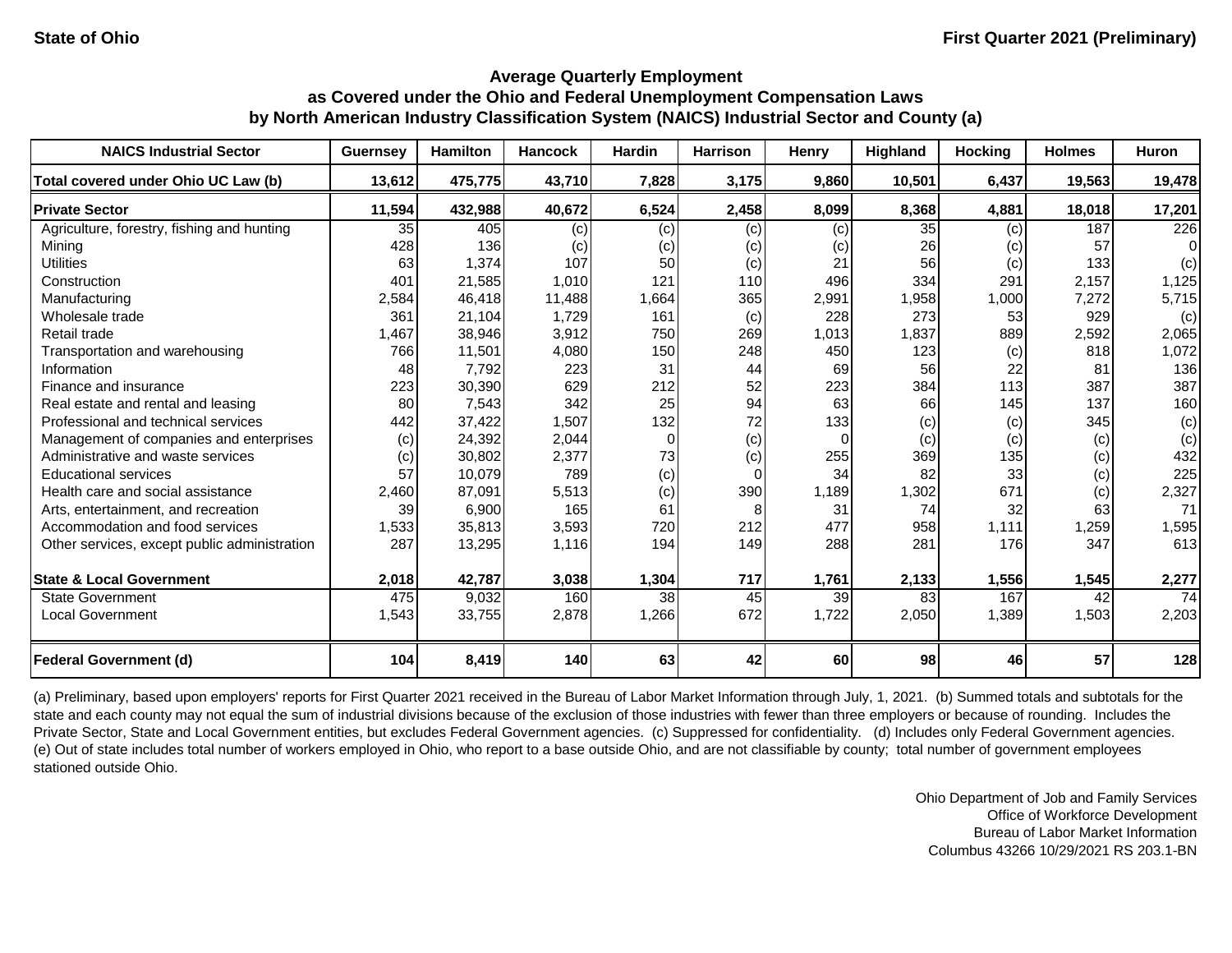| <b>NAICS Industrial Sector</b>               | <b>Jackson</b> | <b>Jefferson</b> | Knox   | Lake   | Lawrence | Licking | Logan  | Lorain | Lucas   | <b>Madison</b> |
|----------------------------------------------|----------------|------------------|--------|--------|----------|---------|--------|--------|---------|----------------|
| Total covered under Ohio UC Law (b)          | 9,754          | 19,519           | 19,123 | 88,975 | 13,245   | 72,978  | 17,904 | 89,739 | 189,450 | 17,887         |
| <b>Private Sector</b>                        | 8,305          | 15,524           | 16,491 | 79,269 | 10,771   | 65,145  | 15,853 | 76,031 | 165,370 | 14,961         |
| Agriculture, forestry, fishing and hunting   | 41             | (c)              | 84     | 591    | (c)      | 769     | 117    | (c)    | 203     | 224            |
| Mining                                       | 11             | (c)              | 79     | 205    | (c)      | 36      | 33     | (c)    | 98      | $\Omega$       |
| <b>Utilities</b>                             | 49             | 577              | 42     | 861    | 133      | (c)     | 30     | 229    | 395     |                |
| Construction                                 | 408            | 884              | 940    | 3,518  | (c)      | 3,108   | 541    | 3,702  | 7,097   | 631            |
| Manufacturing                                | 2,635          | 1,249            | 4,245  | 20,528 | 887      | 7,138   | 4,822  | 15,530 | 26,374  | 3,859          |
| Wholesale trade                              | 134            | 455              | 465    | 3,154  | 206      | 1,387   | 267    | 3,347  | 6,382   | 281            |
| Retail trade                                 | 1,389          | 2,602            | 2,163  | 12,262 | 1,734    | 7,794   | 1,680  | 12,416 | 21,635  | 1,735          |
| Transportation and warehousing               | 204            | 1,476            | 196    | 1,147  | 763      | (c)     | 2,102  | 2,271  | 5,588   | 4,053          |
| Information                                  | 53             | 153              | 73     | 615    | 61       | 238     | 59     | 461    | 1,832   | 28             |
| Finance and insurance                        | 223            | 245              | 386    | 1,547  | 222      | 2,224   | 272    | 1,472  | 4,958   | 159            |
| Real estate and rental and leasing           | 58             | 248              | 147    | 823    | 137      | 449     | 373    | 739    | 2,223   | 109            |
| Professional and technical services          | 118            | (c)              | 385    | 3,305  | 230      | 2,325   | (c)    | 2,415  | 7,615   | 633            |
| Management of companies and enterprises      | 42             | (c)              | 111    | 1,404  | 87       | 1,528   | (c)    | 1,232  | 4,613   | 0              |
| Administrative and waste services            | 447            | 788              | 816    | 5,202  | 1,018    | 3,079   | 948    | 4,343  | 11.747  | 915            |
| <b>Educational services</b>                  | (c)            | 686              | 1,293  | 1,343  | 99       | 1,031   | 22     | 2,249  | 3,208   | (c)            |
| Health care and social assistance            | (c)            | 3,777            | 2,929  | 10,975 | 2,963    | 6,586   | 1,840  | 13,140 | 36,249  | (c)            |
| Arts, entertainment, and recreation          | 21             | 101              | 73     | 725    | 41       | 509     | 376    | 912    | 2,619   | 42             |
| Accommodation and food services              | 897            | 1,479            | 1,530  | 8,501  | 1,165    | 4,847   | 1,396  | 8,095  | 17,137  | 1,026          |
| Other services, except public administration | 175            | 490              | 534    | 2,563  | 274      | 2,274   | 289    | 2,634  | 5,396   | 233            |
| <b>State &amp; Local Government</b>          | 1,449          | 3,995            | 2,632  | 9,706  | 2,474    | 7,833   | 2,051  | 13,708 | 24,080  | 2,926          |
| <b>State Government</b>                      | 131            | 75               | 288    | 80     | 166      | 980     | 69     | 1.122  | 6,626   | 1,213          |
| Local Government                             | 1,318          | 3,920            | 2,344  | 9,626  | 2,308    | 6,853   | 1,982  | 12,586 | 17,454  | 1,713          |
| <b>Federal Government (d)</b>                | 73             | 161              | 107    | 424    | 135      | 358     | 118    | 1,067  | 1,733   | 78             |

(a) Preliminary, based upon employers' reports for First Quarter 2021 received in the Bureau of Labor Market Information through July, 1, 2021. (b) Summed totals and subtotals for the state and each county may not equal the sum of industrial divisions because of the exclusion of those industries with fewer than three employers or because of rounding. Includes the Private Sector, State and Local Government entities, but excludes Federal Government agencies. (c) Suppressed for confidentiality. (d) Includes only Federal Government agencies. (e) Out of state includes total number of workers employed in Ohio, who report to a base outside Ohio, and are not classifiable by county; total number of government employees stationed outside Ohio.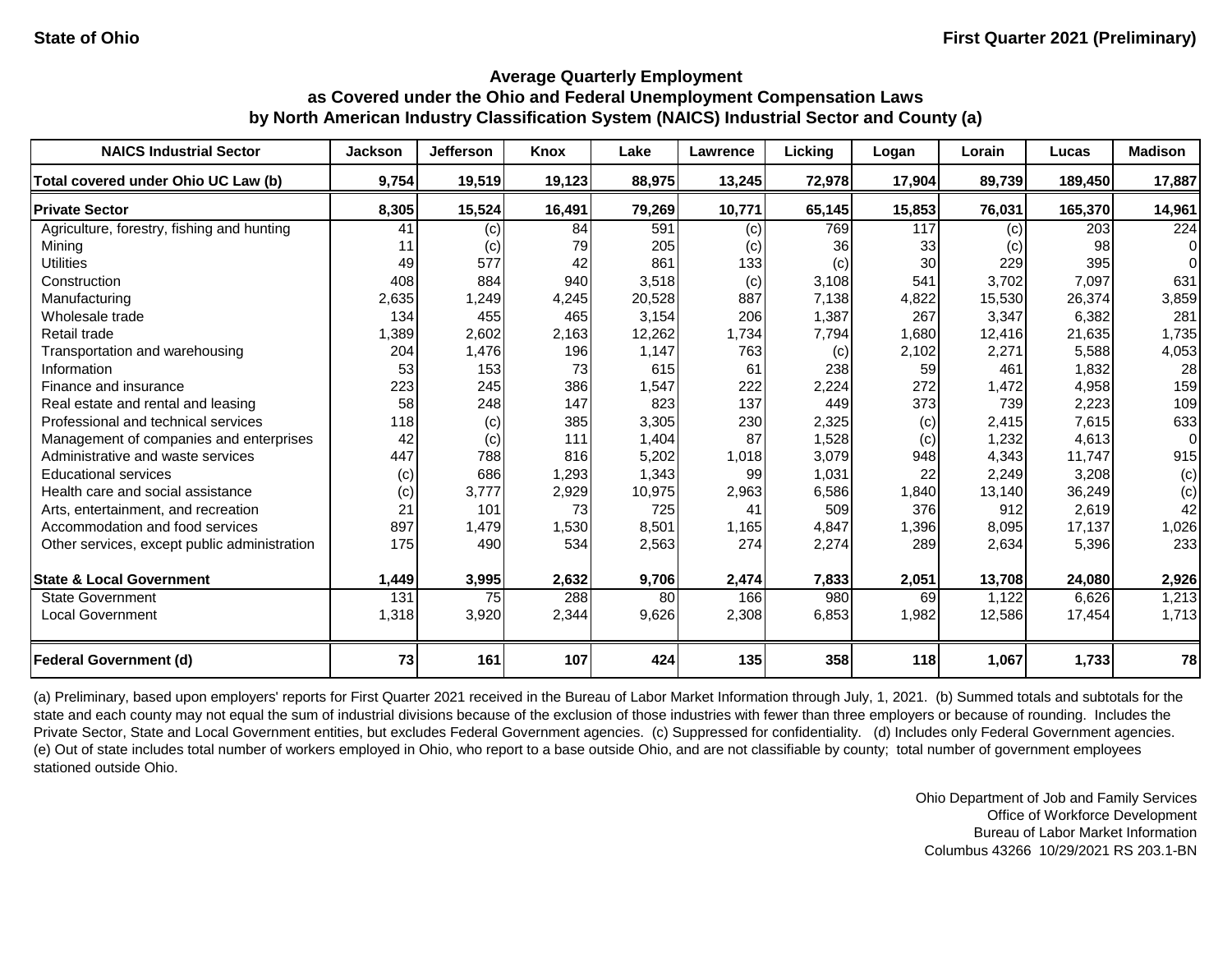| <b>NAICS Industrial Sector</b>               | <b>Mahoning</b> | <b>Marion</b>     | <b>Medina</b> | <b>Meigs</b> | <b>Mercer</b> | Miami  | <b>Monroe</b> | <b>Montgomery</b> | Morgan | <b>Morrow</b> |
|----------------------------------------------|-----------------|-------------------|---------------|--------------|---------------|--------|---------------|-------------------|--------|---------------|
| Total covered under Ohio UC Law (b)          | 88,399          | 23,231            | 56,186        | 3,353        | 18,951        | 39,246 | 2,934         | 232,769           | 2,527  | 5,059         |
| <b>Private Sector</b>                        | 76,785          | 19,637            | 49,800        | 2,399        | 16,398        | 34,755 | 2,179         | 208,580           | 1,924  | 3,617         |
| Agriculture, forestry, fishing and hunting   | 148             | $\left( $         | 188           | (c)          | (c)           | 78     | 20            | 173               | 11     | 49            |
| Mining                                       | 124             | $\left( c\right)$ | 12            | (c)          | (c)           | 58     | 88            | 24                | 29     |               |
| <b>Utilities</b>                             | 321             | 104               | 64            | 26           | (c)           | (c)    | 58            | 693               | (c)    | (c)           |
| Construction                                 | 3,864           | 441               | 3,227         | 189          | 1,092         | 1,694  | 451           | 9.011             | 60     | 400           |
| Manufacturing                                | 8,943           | 5,887             | 8,446         | 121          | 5,833         | 10,630 | 105           | 26,965            | 452    | 790           |
| Wholesale trade                              | 4,120           | 647               | 3,399         | 45           | (c)           | (c)    | 38            | 8,203             | 256    | 111           |
| Retail trade                                 | 11,269          | 2,635             | 8,150         | 576          | 2,005         | 4,359  | 322           | 23,427            | 259    | 633           |
| Transportation and warehousing               | 3,223           | 745               | 2,451         | 55           | 1,240         | 2,156  | 261           | 9,182             | (c)    | (c)           |
| Information                                  | 778             | 123               | 254           | 14           | 124           | 83     | 11            | 5,734             | 19     | 11            |
| Finance and insurance                        | 1,688           | 326               | 1,084         | 107          | 591           | 639    | 98            | 10,583            | 88     | 69            |
| Real estate and rental and leasing           | 822             | 429               | 486           | 57           | 46            | 219    | 40            | 2,725             |        | 38            |
| Professional and technical services          | 2,698           | 250               | 2,242         | (c)          | 356           | 1,077  | 52            | 12,631            | 34     | (c)           |
| Management of companies and enterprises      | 1,167           | 114               | 2,868         | (c)          | (c)           | 588    | $\Omega$      | 3,160             |        | (c)           |
| Administrative and waste services            | 5,417           | 1,379             | 2,471         | 91           | (c)           | 2,056  | 62            | 13,663            | 38     | 222           |
| <b>Educational services</b>                  | 640             | 58                | 549           | 22           | 60            | 243    | (c)           | 6,098             | (c)    | (c)           |
| Health care and social assistance            | 18,979          | 3,972             | 6,146         | 478          | 1,503         | 4,119  | (c)           | 48,508            | (c)    | (c)           |
| Arts, entertainment, and recreation          | 975             | 82                | 623           | (c)          | 93            | 189    | (c)           | 2,010             | (c)    | 36            |
| Accommodation and food services              | 8,899           | 1,744             | 5,369         | (c)          | 1,101         | 3,320  | (c)           | 19,534            | (c)    | 368           |
| Other services, except public administration | 2,710           | 544               | 1,769         | 93           | 699           | 1,236  | 73            | 6,255             | 35     | 72            |
| <b>State &amp; Local Government</b>          | 11,614          | 3,594             | 6,386         | 954          | 2,553         | 4,491  | 755           | 24,189            | 603    | 1,442         |
| <b>State Government</b>                      | 2,422           | 638               | 113           | 35           | 174           | 125    | 37            | 993               | 58     | 70            |
| Local Government                             | 9,192           | 2,956             | 6,273         | 919          | 2,379         | 4,366  | 718           | 23,196            | 545    | 1,372         |
| <b>Federal Government (d)</b>                | 1,143           | 110               | 372           | 60           | 92            | 186    | 50            | 4,317             | 52     | 48            |

(a) Preliminary, based upon employers' reports for First Quarter 2021 received in the Bureau of Labor Market Information through July, 1, 2021. (b) Summed totals and subtotals for the state and each county may not equal the sum of industrial divisions because of the exclusion of those industries with fewer than three employers or because of rounding. Includes the Private Sector, State and Local Government entities, but excludes Federal Government agencies. (c) Suppressed for confidentiality. (d) Includes only Federal Government agencies. (e) Out of state includes total number of workers employed in Ohio, who report to a base outside Ohio, and are not classifiable by county; total number of government employees stationed outside Ohio.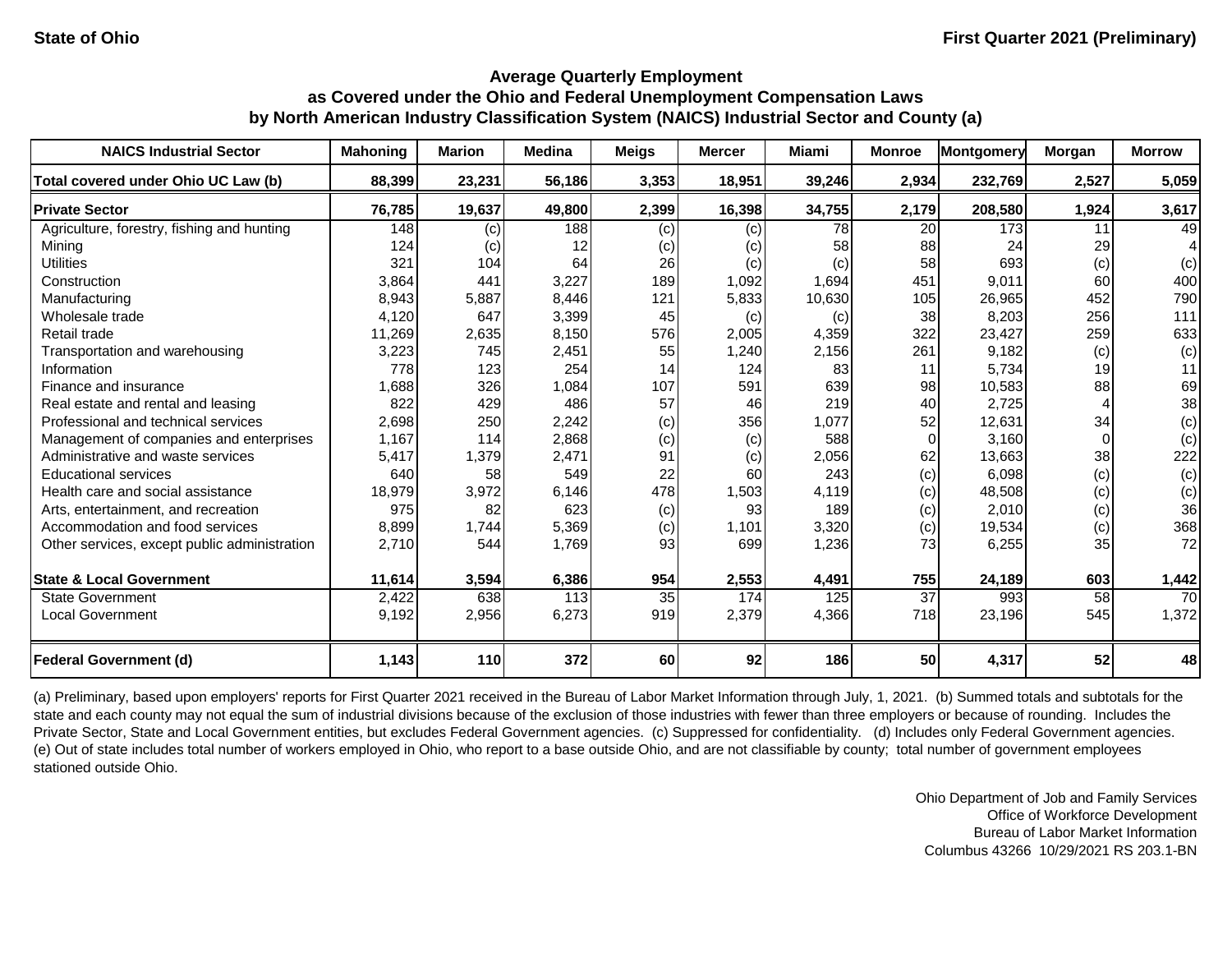| <b>NAICS Industrial Sector</b>               | <b>Muskingum</b> | <b>Noble</b> | <b>Ottawa</b> | Paulding | Perry | Pickaway | <b>Pike</b> | Portage | <b>Preble</b> | Putnam |
|----------------------------------------------|------------------|--------------|---------------|----------|-------|----------|-------------|---------|---------------|--------|
| Total covered under Ohio UC Law (b)          | 32,041           | 2,838        | 11,427        | 4,527    | 5,567 | 13,859   | 9,311       | 50,046  | 10,420        | 11,322 |
| <b>Private Sector</b>                        | 27,410           | 1,890        | 9,468         | 3,533    | 4,146 | 10,463   | 8,009       | 40,353  | 8,798         | 9,785  |
| Agriculture, forestry, fishing and hunting   | 31               |              | 63            | (c)      | 14    | 168      | (c)         | 157     | (c)           | 111    |
| Mining                                       | 865              | 125          | 84            | (c)      | 111   | 29       | (c)         | 183     | (c)           | 19     |
| <b>Utilities</b>                             | 238              | (c)          | (c)           | (c)      | 24    | 37       | (c)         | (c)     | (c)           | (c)    |
| Construction                                 | 1,036            | 95           | 649           | 75       | 280   | 947      | 316         | 1,678   | 417           | 801    |
| Manufacturing                                | 2,862            | 214          | 1,824         | 1,158    | 772   | 2,302    | 634         | 10,088  | 3,634         | 3,650  |
| Wholesale trade                              | 811              | (c)          | (c)           | (c)      | 162   | 325      | (c)         | 2,884   | (c)           | 394    |
| Retail trade                                 | 4,735            | 277          | ,292          | 352      | 710   | 1,490    | 977         | 6,746   | 1,130         | 1,091  |
| Transportation and warehousing               | 2,121            | 128          | 235           | 282      | 44    | 612      | 666         | (c)     | 407           | (c)    |
| Information                                  | 709              | 21           | 29            | 20       | 13    | 20       | 32          | 307     | 14            | 53     |
| Finance and insurance                        | 704              | (c)          | 281           | 86       | 146   | 267      | 192         | 674     | 190           | 289    |
| Real estate and rental and leasing           | 221              | (c)          | 102           | 9        | 17    | 112      | 44          | 481     | 55            | 31     |
| Professional and technical services          | 686              | 91           | 208           | 76       | 96    | 193      | (c)         | 1,816   | (c)           | (c)    |
| Management of companies and enterprises      | 131              | (c)          | 24            | (c)      | 109   | 87       | (c)         | 788     | (c)           | (c)    |
| Administrative and waste services            | 929              | (c)          | 174           | (c)      | 86    | 531      | 2,040       | 1.113   | 177           | 340    |
| <b>Educational services</b>                  | 380              |              | 50            | (c)      | 63    | (c)      | (c)         | 576     | 21            | 141    |
| Health care and social assistance            | 6,540            | 329          | 1,603         | (c)      | 829   | (c)      | (c)         | 5,095   | 1,008         | 1,177  |
| Arts, entertainment, and recreation          | 213              | (c)          | 367           | (c)      | 18    | 35       | (c)         | 278     | 26            | 61     |
| Accommodation and food services              | 3,176            | (c)          | 1,384         | (c)      | 495   | 1,220    | (c)         | 4,780   | 802           | 767    |
| Other services, except public administration | 1,020            | 60           | 300           | 75       | 159   | 323      | 143         | 1,129   | 285           | 373    |
| <b>State &amp; Local Government</b>          | 4,631            | 948          | 1,959         | 994      | 1,421 | 3,396    | 1,302       | 9,693   | 1,622         | 1,537  |
| <b>State Government</b>                      | 236              | 460          | 144           | 35       | 38    | 1,320    | 81          | (c)     | 56            | 43     |
| Local Government                             | 4,395            | 488          | 1,815         | 959      | 1,383 | 2,076    | 1,221       | (c)     | 1,566         | 1,494  |
| <b>Federal Government (d)</b>                | 210              | 21           | 251           | 47       | 60    | 91       | 57          | 331     | 75            | 66     |

(a) Preliminary, based upon employers' reports for First Quarter 2021 received in the Bureau of Labor Market Information through July, 1, 2021. (b) Summed totals and subtotals for the state and each county may not equal the sum of industrial divisions because of the exclusion of those industries with fewer than three employers or because of rounding. Includes the Private Sector, State and Local Government entities, but excludes Federal Government agencies. (c) Suppressed for confidentiality. (d) Includes only Federal Government agencies. (e) Out of state includes total number of workers employed in Ohio, who report to a base outside Ohio, and are not classifiable by county; total number of government employees stationed outside Ohio.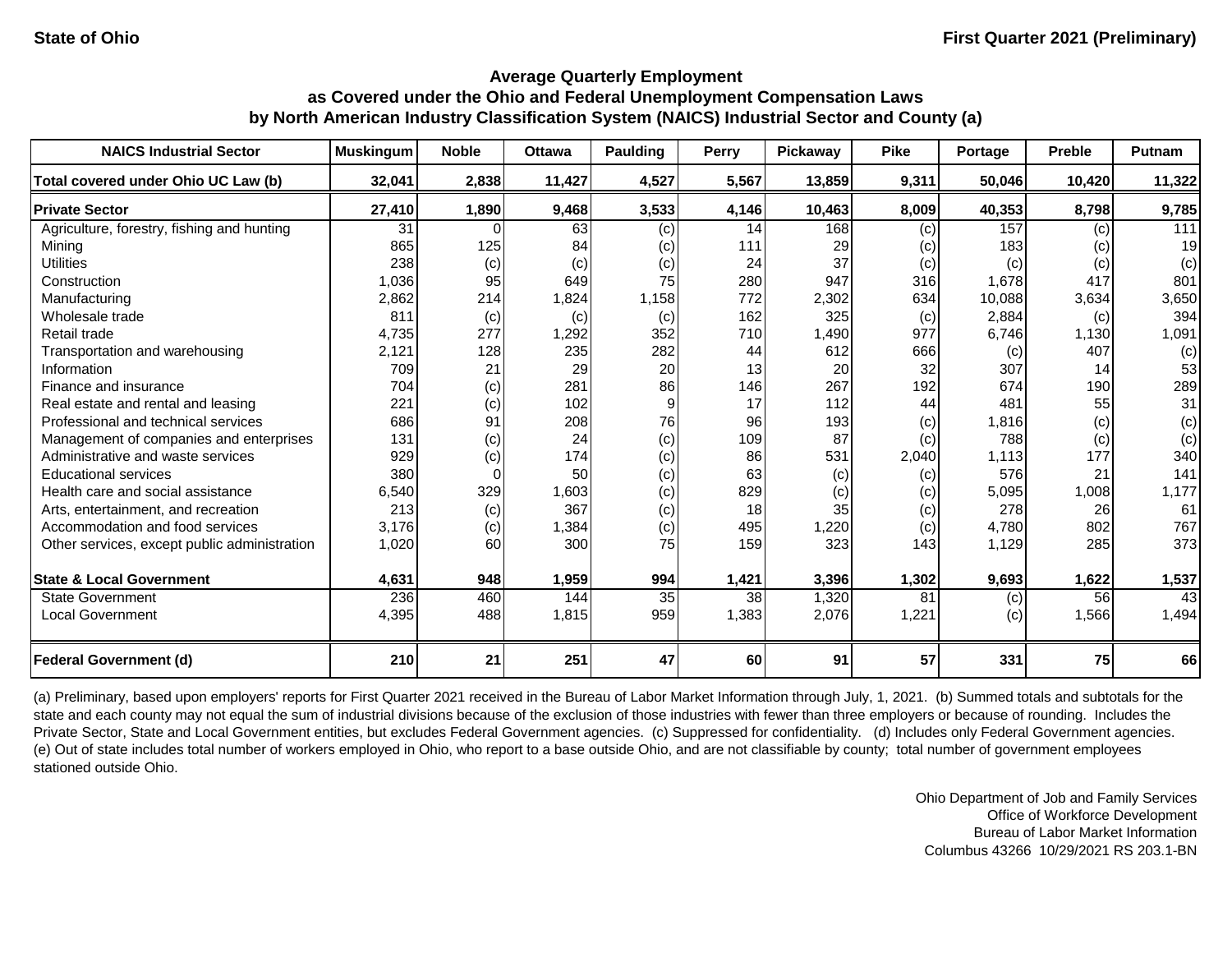| <b>NAICS Industrial Sector</b>               | <b>Richland</b> | <b>Ross</b> | <b>Sandusky</b> | <b>Scioto</b> | <b>Seneca</b> | <b>Shelby</b>   | <b>Stark</b> | <b>Summit</b> | <b>Trumbull</b> | Tuscarawas |
|----------------------------------------------|-----------------|-------------|-----------------|---------------|---------------|-----------------|--------------|---------------|-----------------|------------|
| Total covered under Ohio UC Law (b)          | 46,332          | 26,667      | 24,400          | 22,626        | 18,212        | 26,047          | 148,024      | 247,389       | 56,733          | 34,372     |
| <b>Private Sector</b>                        | 39,831          | 22,171      | 21,694          | 17,912        | 15,741        | 23,861          | 131,102      | 222,654       | 48,556          | 29,739     |
| Agriculture, forestry, fishing and hunting   | (c)             | 83          | (c)             | (c)           | 43            | 168             | 181          | 190           | 106             | 136        |
| Mining                                       | (c)             | 20          | (c)             | (c)           | 148           |                 | 301          | 92            | 54              | 755        |
| <b>Utilities</b>                             | 141             | 196         | 45              | 97            | 119           | (c)             | 659          | 1,028         | 145             | 104        |
| Construction                                 | 1,816           | 699         | 829             | 512           | 821           | 1,367           | 6,233        | 10,188        | 2,241           | 1,271      |
| Manufacturing                                | 9,147           | 4,084       | 9,155           | 1,459         | 4,381         | 12,261          | 24,286       | 26,647        | 6,727           | 7,670      |
| Wholesale trade                              | 1,496           | 560         | 488             | 401           | 728           | 1,131           | 5,651        | 12,225        | 1,960           | 1,070      |
| Retail trade                                 | 6,217           | 3,603       | 2,331           | 2,800         | 2,184         | 1,856           | 18,188       | 28,252        | 9,352           | 4,228      |
| Transportation and warehousing               | 1,443           | 1,180       | 721             | 561           | 464           | (c)             | 3,314        | 11,894        | 2,057           | 743        |
| Information                                  | 367             | 160         | 119             | 121           | 130           | 78              | 1,078        | 4,192         | 218             | 192        |
| Finance and insurance                        | 941             | 512         | 486             | 363           | 393           | 278             | 5,311        | 9,103         | 1,256           | 769        |
| Real estate and rental and leasing           | 303             | 168         | 269             | 206           | 51            | 94              | 1,319        | 2,721         | 838             | 351        |
| Professional and technical services          | 828             | 328         | 367             | 546           | (c)           | 348             | 4,760        | 13,164        | 1,005           | 990        |
| Management of companies and enterprises      | 83              | 129         | 250             | 79            | (c)           | 15 <sup>1</sup> | 1,728        | 13,002        | 472             | 127        |
| Administrative and waste services            | 2,946           | 1,147       | 951             | 455           | 394           | 1,269           | 7,959        | 13,936        | 3,477           | 2,124      |
| <b>Educational services</b>                  | 512             | 69          | (c)             | 133           | 719           | 138             | 2,875        | 3,490         | 432             | 185        |
| Health care and social assistance            | 7,177           | 6,024       | (c)             | 7,363         | 2,232         | 1,758           | 26,628       | 43,470        | 9,635           | 4,627      |
| Arts, entertainment, and recreation          | 717             | 87          | 127             | 46            | 73            | 70              | 1,194        | 3,224         | 369             | 158        |
| Accommodation and food services              | 4,335           | 2,636       | 1,717           | 2,260         | 1,887         | 1,303           | 14,275       | 18,545        | 6,351           | 3,270      |
| Other services, except public administration | 1,257           | 486         | 644             | 484           | 555           | 716             | 5,164        | 7,290         | 1,861           | 972        |
| <b>State &amp; Local Government</b>          | 6,501           | 4,496       | 2,706           | 4,714         | 2,471         | 2,186           | 16,922       | 24,735        | 8,177           | 4,633      |
| <b>State Government</b>                      | 1,366           | 1,466       | 91              | 1,532         | 272           | 171             | 1,258        | 3,820         | 687             | 448        |
| Local Government                             | 5,135           | 3,030       | 2,615           | 3,182         | 2,199         | 2,015           | 15,664       | 20,915        | 7,490           | 4,185      |
| <b>Federal Government (d)</b>                | 583             | 1,551       | 105             | 164           | 111           | 68              | 939          | 1,866         | 495             | 246        |

(a) Preliminary, based upon employers' reports for First Quarter 2021 received in the Bureau of Labor Market Information through July, 1, 2021. (b) Summed totals and subtotals for the state and each county may not equal the sum of industrial divisions because of the exclusion of those industries with fewer than three employers or because of rounding. Includes the Private Sector, State and Local Government entities, but excludes Federal Government agencies. (c) Suppressed for confidentiality. (d) Includes only Federal Government agencies. (e) Out of state includes total number of workers employed in Ohio, who report to a base outside Ohio, and are not classifiable by county; total number of government employees stationed outside Ohio.